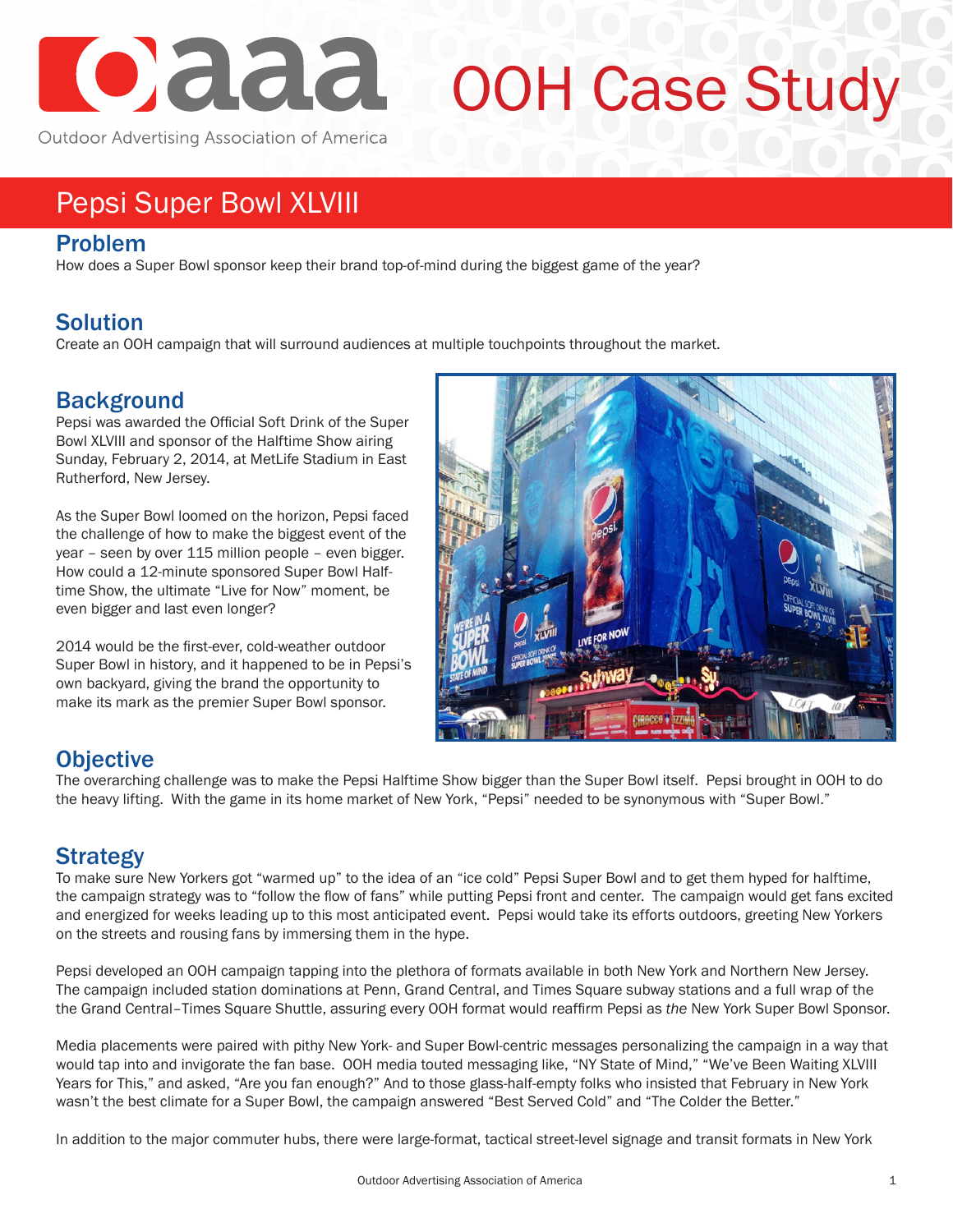City, with the concentration around Super Bowl Boulevard (the street that was dedicated to pre-game events and activations) and other areas where fans would be congregating during their time in the city. While fans made their way through the crowds at Super Bowl Boulevard (Broadway from Herald Square to Times Square), they could not miss the Pepsi Domination. Pepsi occupied virtually every format available in this area. Twelve high-impact digital spectaculars were chosen to play off one and other, be visible from every vantage point, and be in proximity to the network broadcasts. This ensured the synchronized Pepsi messaging for over 15 minutes each hour was not only visible to those in Times Square, but also to those watching on TV.



On Game Day, the concept of "Follow the Fans" really peaked. Pepsi secured signage along all major routes leaving the city and heading to the Stadium. If fans were taking the train on NJ Transit, they would enter in Penn Station, surrounded by Pepsi. They would exit into Secaucus Junction, where any and all lines converge and the transfer point for trains to the game, which was also covered with Pepsi signage. Fans who opted for shuttles might have ended up on one of the Pepsi wrapped buses going to the Stadium. Any fans brave enough to drive to the game would see Pepsi bulletins and walls going into and exiting the tunnels and along the expressways bound for MetLife Stadium.

#### Plan Details

Markets: New York/New Jersey, national

• During the final weekend prior to the Super Bowl, the campaign expanded to include a national footprint of 250 digital bulletins in the Top 50 DMAs providing a boost of the "HYPED for HALFTIME" message across the country.

Flight Dates: September 2, 2013 - February 2, 2014

Some media formats started as early as September generating early excitement. The bulk of media hit the streets in early December, with a final wave of media hitting the streets four weeks prior to game day…a culmination of the Pepsi Takeover of the New York Metropolitan area

#### OOH Formats/Ratings: Wallscapes, Spec-

tacular Wall Wraps, Building Wraps, Digital Screens, Bulletins (static and digital), Bus Shelters, Phone Kiosks, Newsstands, Pole Banners, Wrapped Buses, King Size Bus Posters, Train Wraps, Station Dominations, Taxi Tops, Digital Taxi Screens, Brand Trains, **Storefronts** 

• 1,603,916,414 total campaign impressions

#### **Results**

Pepsi generated over 1.6 billion OOH impressions over the course of the campaign. Pepsi's OOH received exponential earned media with televised coverage of Pepsi's Super Bowl Boulevard takeover with coverage on NFL Network, Fox Sports, ESPN and numerous local NY News networks. *Adweek*, *MediaPost*, *AOL* and *USA Today* all took note, showcasing the "anchor" building wrap whose creative was dedicated to celebrating fans in Times Square and offering extensive coverage and commentary about Pepsi's OOH coverage in the market.